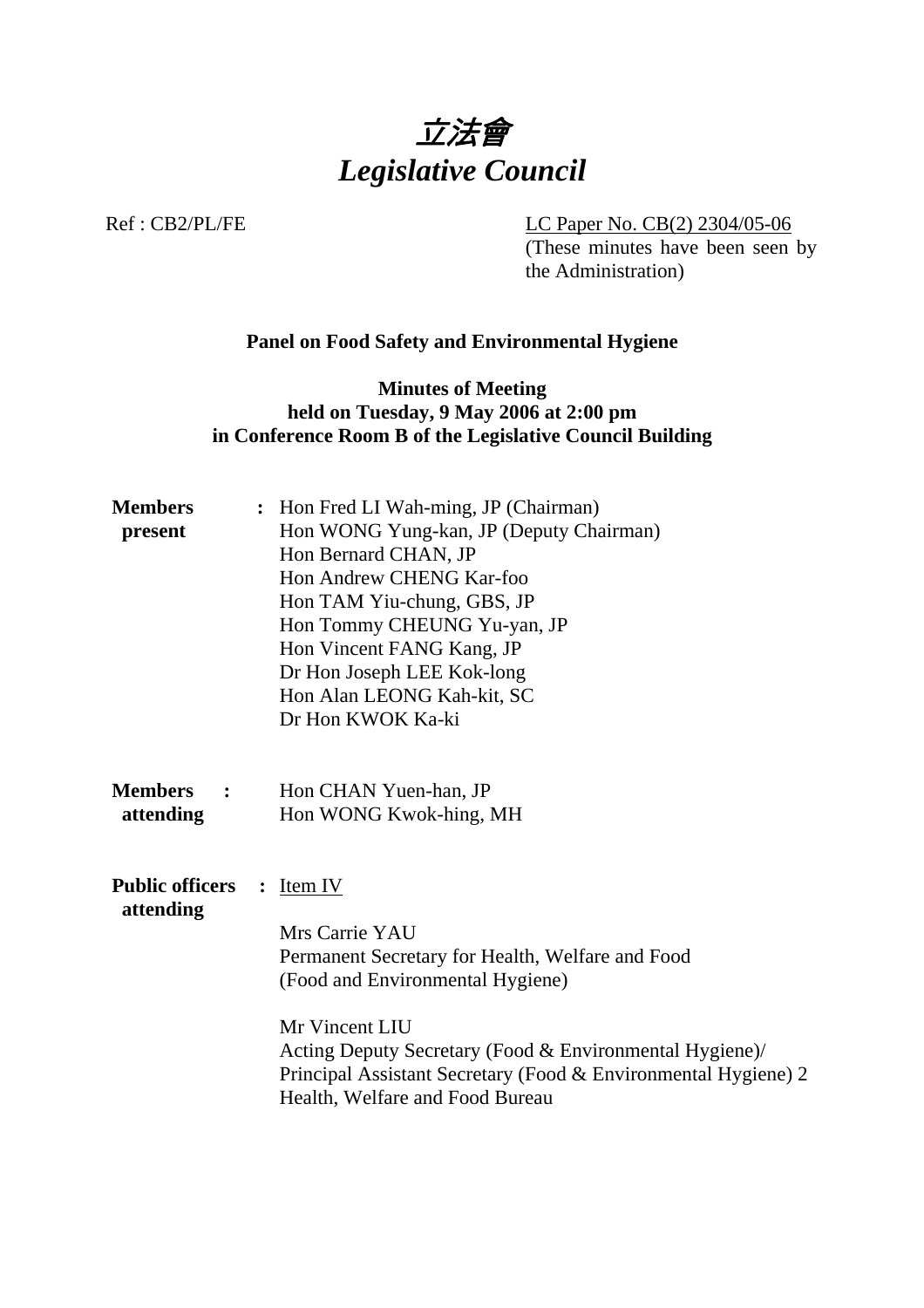Mr Donald TONG Deputy Director (Administration and Development) Food and Environmental Hygiene Department

Ms Rhonda LO Assistant Director (Operations)3 Food and Environmental Hygiene Department

Mrs Christine FUNG Chief Executive Officer (Planning) Food and Environmental Hygiene Department

Mr LEE Yuk-shing Chief Project Manager 301 Architectural Services Department

#### Item V

Mrs Carrie YAU Permanent Secretary for Health, Welfare and Food (Food and Environmental Hygiene)

Mr Wallace LAU Principal Assistant Secretary (Food & Environmental Hygiene) 1 Health, Welfare and Food Bureau

Dr Thomas SIT Assistant Director (Inspection and Quarantine) Agriculture, Fisheries and Conservation Department

Item VI

Mrs Carrie YAU Permanent Secretary for Health, Welfare and Food (Food and Environmental Hygiene)

Mr Wallace LAU Principal Assistant Secretary (Food & Environmental Hygiene) 1 Health, Welfare and Food Bureau

Dr Y Y HO Consultant (Community Medicine) (Risk Assessment and Communication) Food and Environmental Hygiene Department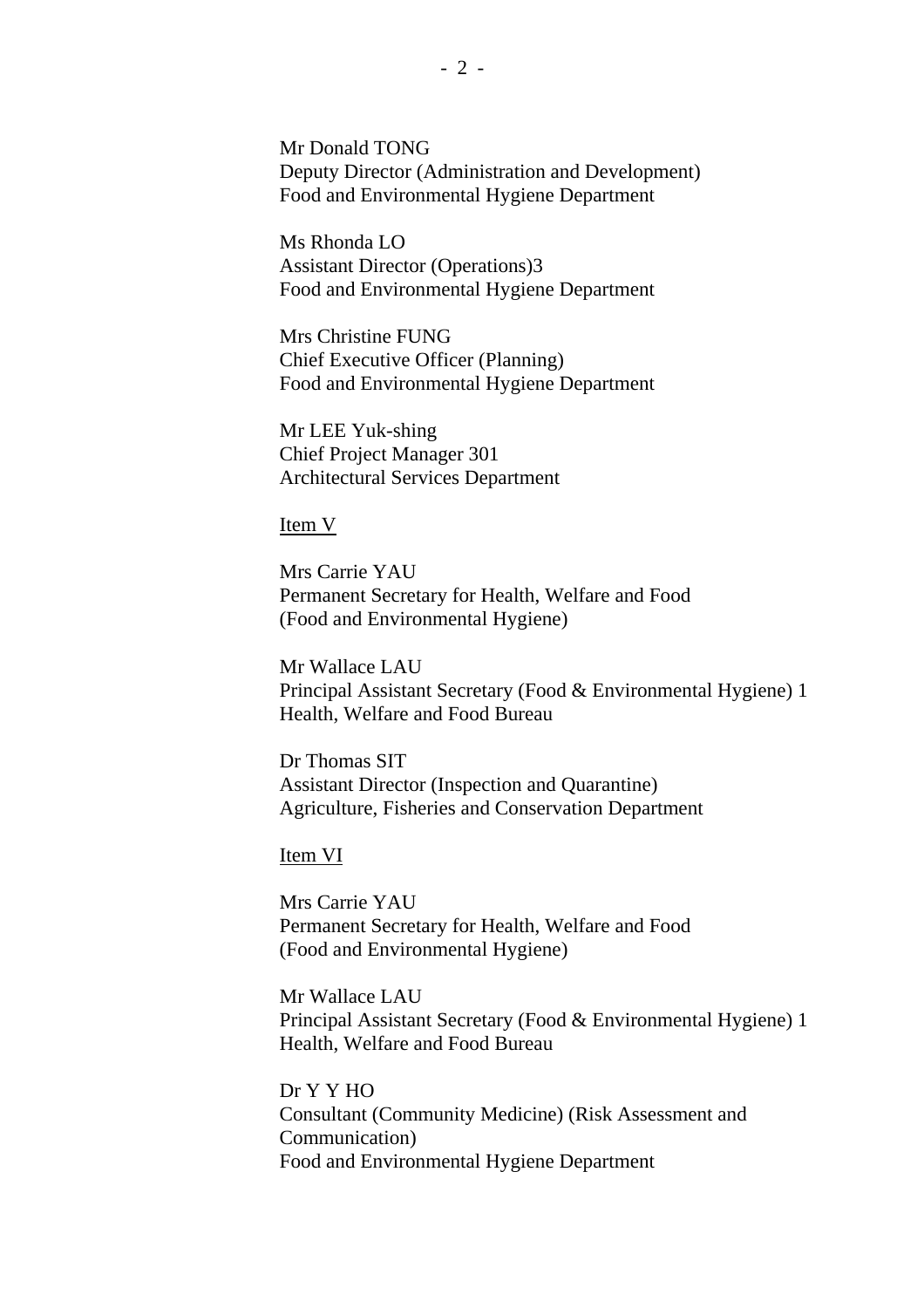| <b>I</b> tem |
|--------------|
|--------------|

|                                                                                                     | Mrs Carrie YAU<br>Permanent Secretary for Health, Welfare and Food (Food and<br>Environmental Hygiene)                                  |
|-----------------------------------------------------------------------------------------------------|-----------------------------------------------------------------------------------------------------------------------------------------|
|                                                                                                     | Mr Wallace LAU<br>Principal Assistant Secretary (Food & Environmental Hygiene) 1<br>Health, Welfare and Food Bureau                     |
|                                                                                                     | Dr Y Y HO<br><b>Consultant (Community Medicine) (Risk Assessment and</b><br>Communication)<br>Food and Environmental Hygiene Department |
|                                                                                                     | Mr K K LIU<br><b>Assistant Director (Agriculture and Administration)</b><br><b>Agriculture, Fisheries and Conservation Department</b>   |
|                                                                                                     | Dr P M SO<br>Senior Conservation Officer (Biodiversity)<br>Agriculture, Fisheries and Conservation Department                           |
|                                                                                                     | Mr Eric CHAN<br><b>Assistant Director (Conservation)</b><br><b>Environmental Protection Department</b>                                  |
| <b>Clerk</b> in<br>$\mathcal{L}^{\text{max}}$ . The $\mathcal{L}^{\text{max}}$<br><b>Attendance</b> | Mrs Constance LI<br>Chief Council Secretary (2)5                                                                                        |
| <b>Staff</b> in<br><b>Attendance</b>                                                                | Miss Betty MA<br>Senior Council Secretary (2)1                                                                                          |
|                                                                                                     | <b>Ms Anna CHEUNG</b><br>Legislative Assistant (2)5                                                                                     |

#### Action

**I Confirmation of minutes of meeting** 

[LC Paper Nos. CB(2) 1849 & 1928/05-06]

The minutes of the special meeting held on 31 October 2005 and the regular meeting held on 14 March 2006 were confirmed.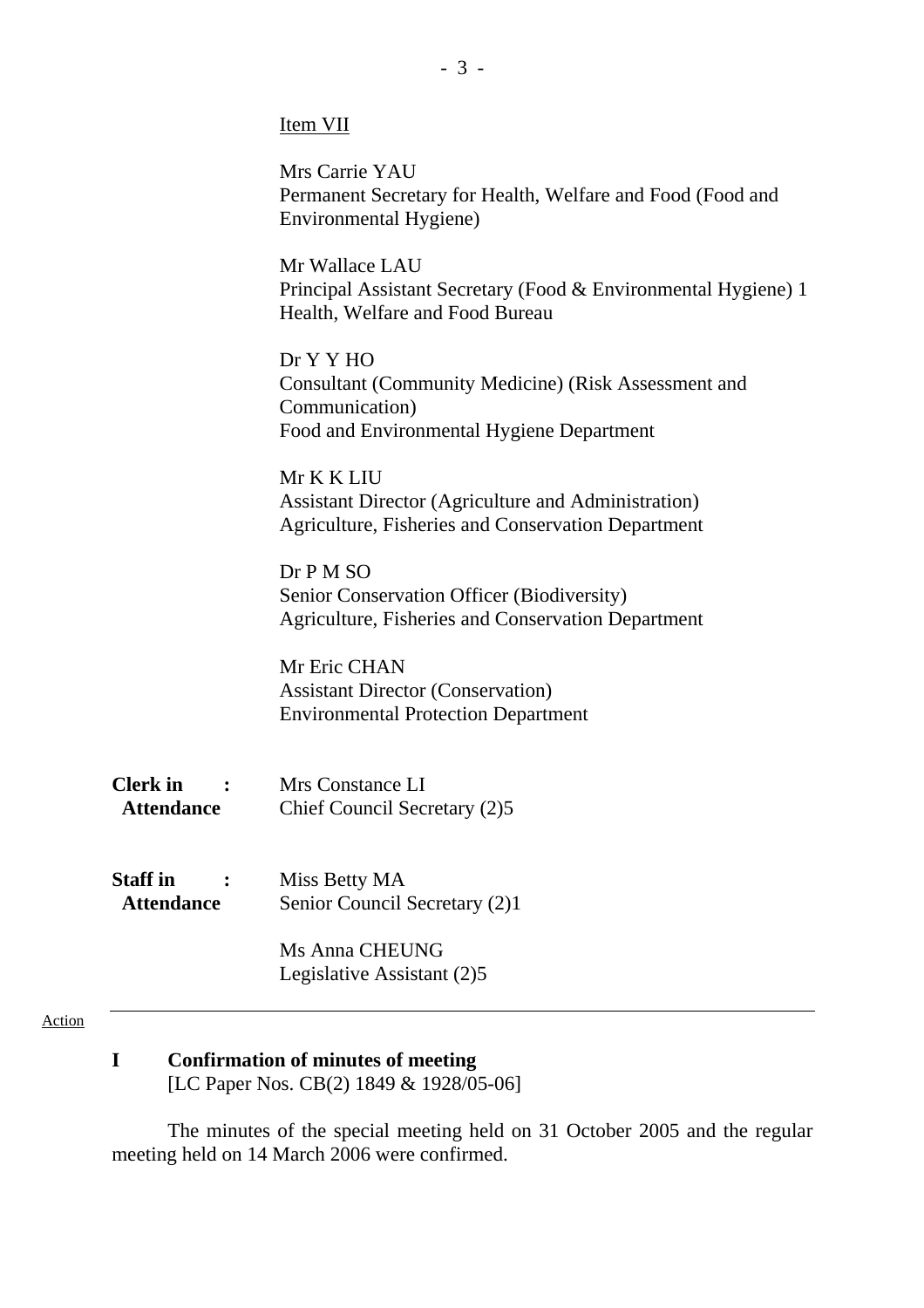Action

## **II Date of next meeting and items for discussion**

[LC Paper Nos. CB(2) 1905/05-06(01) and (02)]

2. Members agreed to discuss the following items proposed by the Administration at the next regular meeting on 13 June 2006 –

- (a) Control of unauthorised extension of food business; and
- (b) Dietary exposure risk assessment on DDT in food.

(*Post-meeting note* : Two additional discussion items on "Proposed guidelines for voluntary labelling of genetically modified food" and "Changes to the food business licensing procedures" were added to the agenda of the meeting on 13 June 2006.)

3. The Chairman further said that the Administration had requested the Panel to hold a special meeting to discuss the following items -

- (a) Importation of chilled pork from the Mainland; and
- (b) Loan schemes for fishermen.

Members agreed to discuss these items at a special meeting to be held on 26 May 2006 at 10:45 am.

## **III Information paper(s) issued since last meeting**

[LC Paper No. CB(2) 1770/05-06(01)] [LC Paper No. CB(2) 1786/05-06(01)] [LC Paper No. CB(2) 1895/05-06(01)]

- 4. Members noted the following papers provided by the Administration
	- (a) Supplementary information on the calculation of ex-gratia payment to pig farmers under the proposed voluntary surrender scheme [LC Paper No. CB(2) 1770/05-06(01)];
	- (b) Information paper on food poisoning incidents in 2005 by types of cases and a comparison with those in 2004 [LC Paper No. CB(2) 1786/05- 06(01)]; and
	- (c) Administration's response to written questions raised by Mr Tommy CHEUNG on Sheung Shui Poultry Slaughtering Plant [LC Paper No. CB(2) 1895/05-06(01)].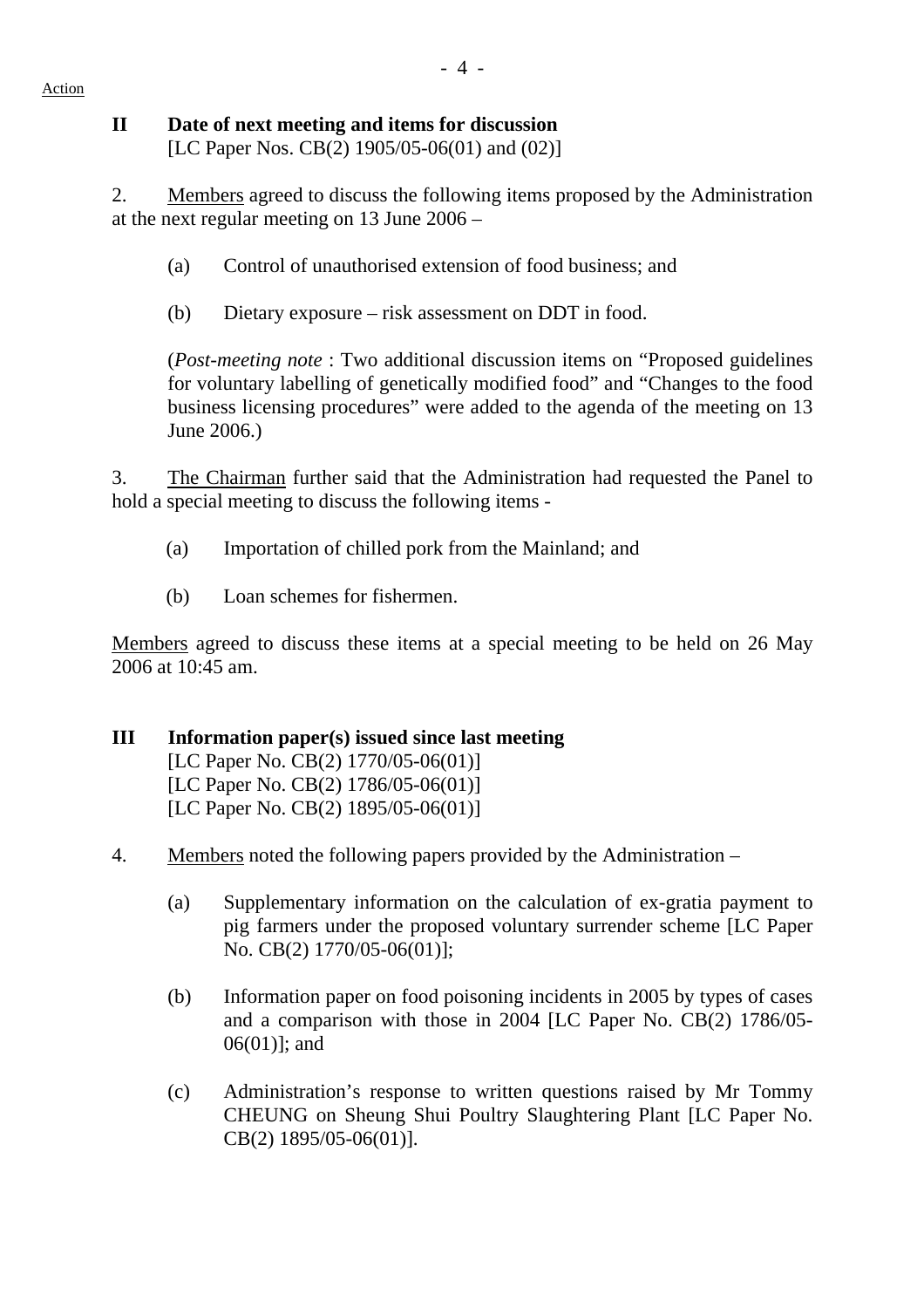# **IV General improvement works to five markets**

[LC Paper No. CB(2) 1905/05-06(03)]

5. Permanent Secretary for Health, Welfare and Food (Food and Environmental Hygiene) (PS(FEH)) said that the general improvement works to five public markets were to improve, among other things, the building and fire safety requirements.

6. Mr WONG Yung-kan expressed concern about the disruption to the stall lessees and the impact on business environment during the construction period. Deputy Director of Food and Environmental Hygiene (DD/FEHD) responded that the Administration had consulted the Market Management Consultation Committee (MMCC) of respective markets on the scope of works. Construction works would be carried out in phases with minimum disruption to the stall lessees and the public. Although it would take longer time for completing the construction works, the markets would remain open throughout the construction period. DD/FEHD said that stallholders affected by the works would be relocated to temporary stalls within the market, and they would be required to suspend business only when necessary. Rental waiver/reduction would be granted to the affected tenants.

7. Mr WONG Yung-kan said that he supported the proposed projects. However, he urged the Administration to fully consult the respective MMCCs on the scope of the projects to minimise disruption to the stalls.

8. The Chairman asked whether the Administration would take the opportunity to re-design the configuration of poultry stalls in these five markets to segregate live poultry from customers, such as adopting the new design of "chicken boutique". Mr Tommy CHEUNG also raised a similar concern. Mr CHEUNG asked about the existing number of poultry stalls in Yeung Uk Road Market, and whether the Administration would consider introducing the new design of "chicken boutique" to this Market as there were previous outbreaks of avian influenza in the Market.

9. Acting Deputy Secretary for Health, Welfare and Food (Food and Environmental Hygiene) (DS(FEH)(Ag) responded that as the Administration would develop a poultry slaughtering plant in Sheung Shui which was expected to come into operation in 2009, the Administration had no plan to introduce the design of "chicken boutiques" in existing markets, as such design was only an interim measure. He pointed out that apart from the cost considerations, re-configuration of poultry stalls might require reducing the number of poultry stalls in the market, as the new design of poultry stalls required much more space.

10. Regarding Mr Tommy CHEUNG's proposal to introduce the design of "chicken boutique" in Yueng Uk Road Market to segregate live poultry from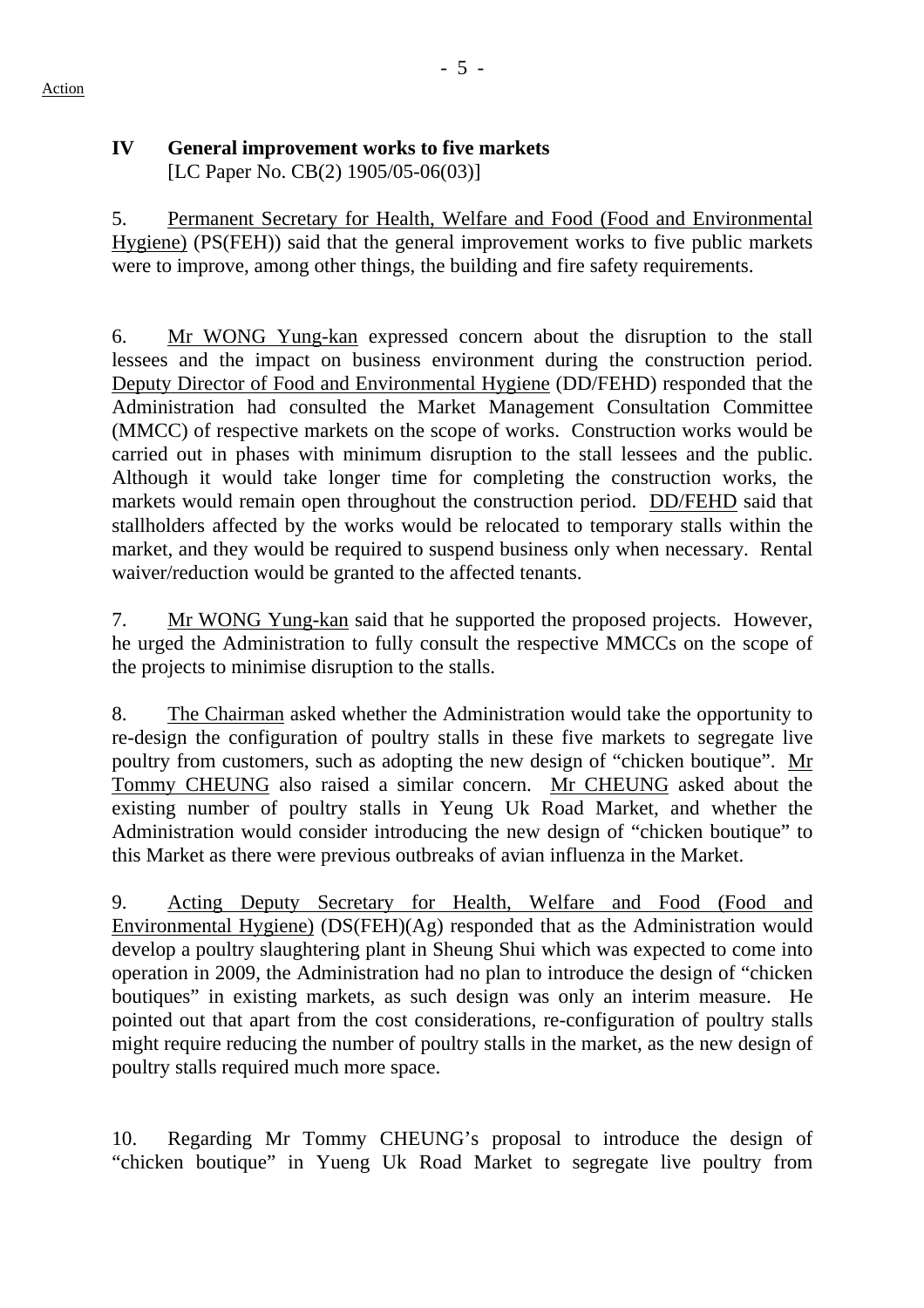customers, Assistant Director/FEHD said that the number of poultry stalls in Yeung Uk Road Market was reduced from 24 to 16 after the introduction of the voluntary surrender scheme for poultry retailers. If the new design for poultry stalls was to be introduced, only 50% of existing poultry stalls could continue business, because the new design of poultry stalls required much more space.

11. The Chairman said that some Panel members had visited Tai Kok Tsui Market recently and found that further improvements, such as the location and size of the signage, were necessary. He hoped the Administration would learn from experience and improve these designs to avoid incurring additional expenditure for subsequent modifications. With reference to the experience of Ngau Chi Wan Market, the Chairman said that he had received complaints from the stall lessees there that the fire safety works had blocked some stalls from customers. The Chairman urged the Administration to fully consult the affected stall lessees before commencement of the project, to avoid unnecessary complaints during and after the project.

12. Miss CHAN Yuen-han said that because of the unsatisfactory design of existing markets, the ventilation in most public markets was so poor that the temperature within the markets was much higher than that outside. She pointed out that the former Secretary for Health, Welfare and Food (SHWF) also admitted that the environment of some old markets was unsatisfactory, and it was necessary to improve ventilation of these markets. She urged the Administration to honour former SHWF's commitment and introduce improvements to these markets to enhance their attractiveness to customers. Miss CHAN asked about the Administration's present policy on the retro-fitting of air-conditioning to markets.

13. DS(FEH)(Ag) explained that Government would proceed with the retro-fitting of air-conditioning projects if a support rate of 85% or more was obtained from the stall lessees concerned, as the stall lessees would have to bear the electricity costs. As there was only less than 20% support rate for the air-conditioning projects in these five markets, the Administration had proposed to carry out general improvement works including improvement to the ventilation systems. DD/FEHD said that the suggestion of providing additional exits would be considered having regard to the layout constraints and impact on the operation of existing stalls. PS(FEH) added that the Administration was committed to improve the conditions of old markets, and Yeung Uk Road Market was one of the projects accorded priority by the former SHWF.

14. Mr TAM Yiu-chung said that he supported the proposed projects in principle. However, he pointed out that some stall lessees had expressed concern that they might be relocated to temporary stalls within the market during the construction period, and that relocating their equipment, such as refrigerators, would involve a cost up to \$10,000. Mr TAM asked whether the Administration would, apart from granting rental waiver/reduction to the affected tenants, consider providing other assistance to these tenants.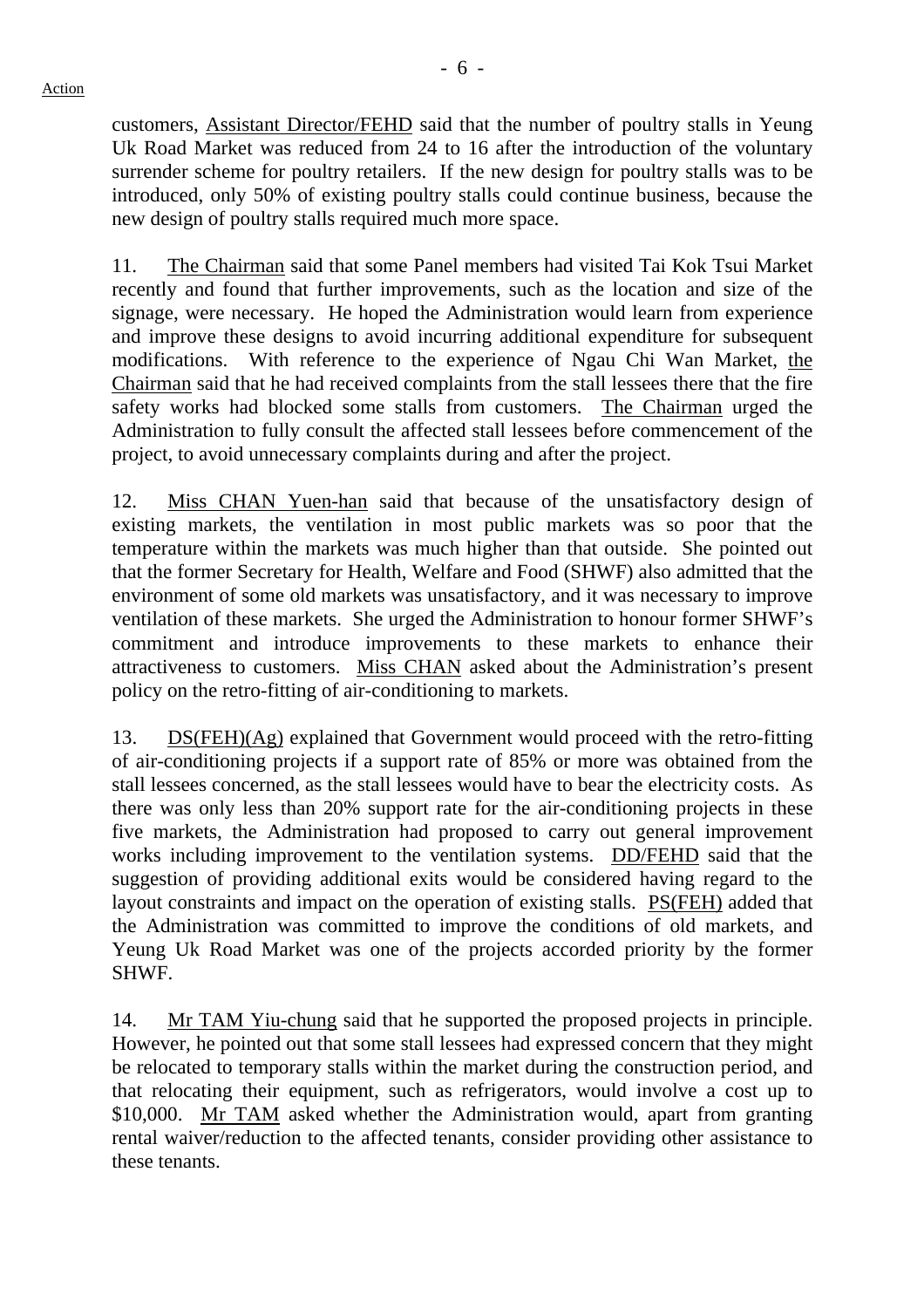15. DD/FEHD said that the major construction works in these projects would confine to public areas in the markets, and there would be minimum disruption to stall lessees. Chief Project Manager/Architectural Services Department (CPM/ArchSD) supplemented that in case minor construction works were to be carried out within the stall areas, ArchSD would carry out such works after business hours as far as practicable and would liaise with the affected stall lessees on the timing for such works.

16. Mr Tommy CHEUNG said that Members belonging to the Liberal Party had no objection to the proposed projects. Mr CHEUNG asked whether the Administration would consider providing compensation in addition to rental waiver/reduction to the stall lessees concerned, as their business would be affected during the works period.

17. DS(FEH)(Ag) said that rental reduction would be granted to affected tenants depending on the impact of the market improvement works on their business. If the affected tenants were required to suspend business for a certain period during the construction period, rental waiver up to one to two months would be granted to the affected tenants. DS(FEH)(Ag) further said that upon completion of the improvement works, the stall lessees would also benefit from a better business environment.

18. Mr Tommy CHEUNG expressed dissatisfaction with the arrangement. He said that he did not see how improvements to the fire safety requirements would help improve the business environment in public markets. Mr CHEUNG considered that there should be more assistance to the affected stall lessees if they had to suspend operation, because they still had to meet other operation costs such as employees' salaries. If the Administration did not provide assistance other than rental waiver/reduction, the construction works should be carried out during non-business hours.

19. Mr Vincent FANG said that many on-street traders were reluctant to move to public markets because the business environment in the market was less attractive. Noting that the proposed improvement works to five markets would cost about \$70.8 million, Mr FANG asked whether the Administration had assessed the costeffectiveness of previous improvement works to public markets, for example, whether the patronage or occupancy rate of the markets had increased after completion of the improvement works. Mr FANG further asked about the existing occupancy rates of the five markets in question and the anticipated increase in the occupancy rates after the improvement works. Mr FANG considered that if the general improvement works could not enhance the commercial viability of public markets, the Administration should take forward the retro-fitting of air-conditioning projects instead.

20. The Chairman suggested that the Administration should establish a mechanism to assess the cost-effectiveness of the market improvement projects, for example,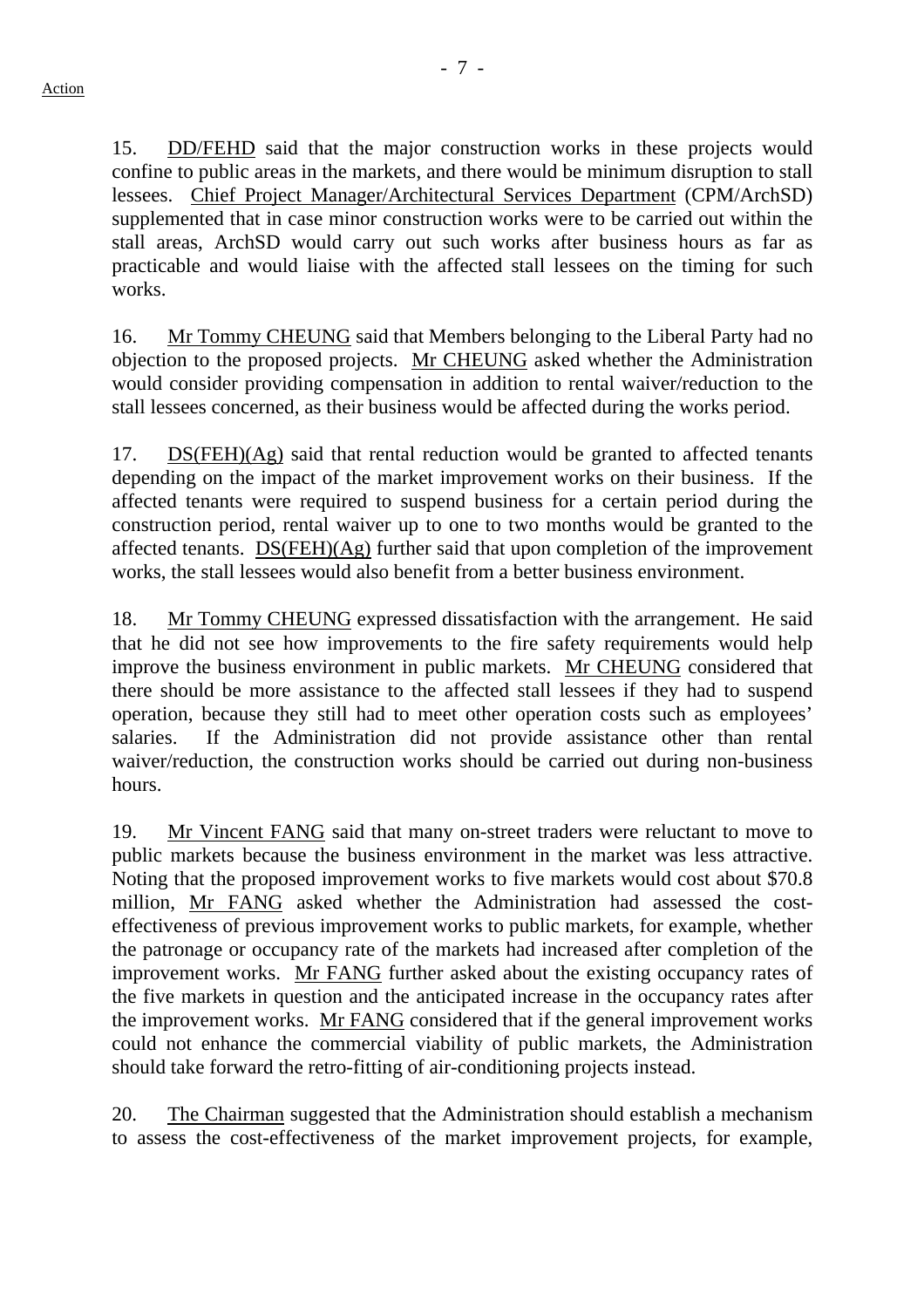conducting opinion surveys on customers and operators, and comparing the stall occupancy rate before and after completion of the improvement projects.

21. DD/FEHD explained that patronage of public markets and the business of individual stalls depended on many factors, e.g. the shopping environment, competition from superstores and traders in the vicinity, variety and quality of the commodities offered for sale, and the location of the market. DD/FEHD said that the Director of Audit's report in 2003 had revealed that there was no evidence that providing air-conditioning systems could significantly improve the viability of public markets. As regards the five markets under discussion, it was Government's responsibility to upgrade the conditions of these markets as they fell short of the current standards in respect of fire services installation and provision of barrier-free access.

22. DD/FEHD further said that it was difficult for the Administration to set targets for occupancy rates and business volume for these markets. He advised that the overall occupancy rate of public markets had increased from 74.8% in March 2005 to 77% in March 2006. In response to Dr KWOK Ka-ki, PS(FEH) said that the latest stall occupancy rates of the five public markets concerned were –

| Market                      | Stall occupancy rate |
|-----------------------------|----------------------|
| <b>Sheung Wan Market</b>    | 88%                  |
| <b>Tsuen Wan Market</b>     | 85%                  |
| <b>Yeung Uk Road Market</b> | 89%                  |
| North Kwai Chung Marekt     | 90%                  |
| Wing Fong Street Market     | 75%                  |

23. PS(FEH) added that although it might not be possible to quantify the improvements made to the public markets, the improvement works had definitely improved the shopping environment from the customers' perspective. PS(FEH) also agreed to consider collecting objective data to assess the cost-effectiveness of the improvement works to public markets.

24. Dr KWOK Ka-ki supported the proposed projects as they would provide customers with better shopping environment in the five markets. However, he was disappointed that the Administration did not propose to install air-conditioning systems in these five markets to enhance their competitiveness. On the scope of works, Dr KWOK asked whether the Administration had also gauged the views of customers.

25. DD/FEHD said that apart from obtaining views from MMCCs, customers' surveys were conducted in recent years to collect feedback on the facilities and management of public markets. The proposed improvement works were based on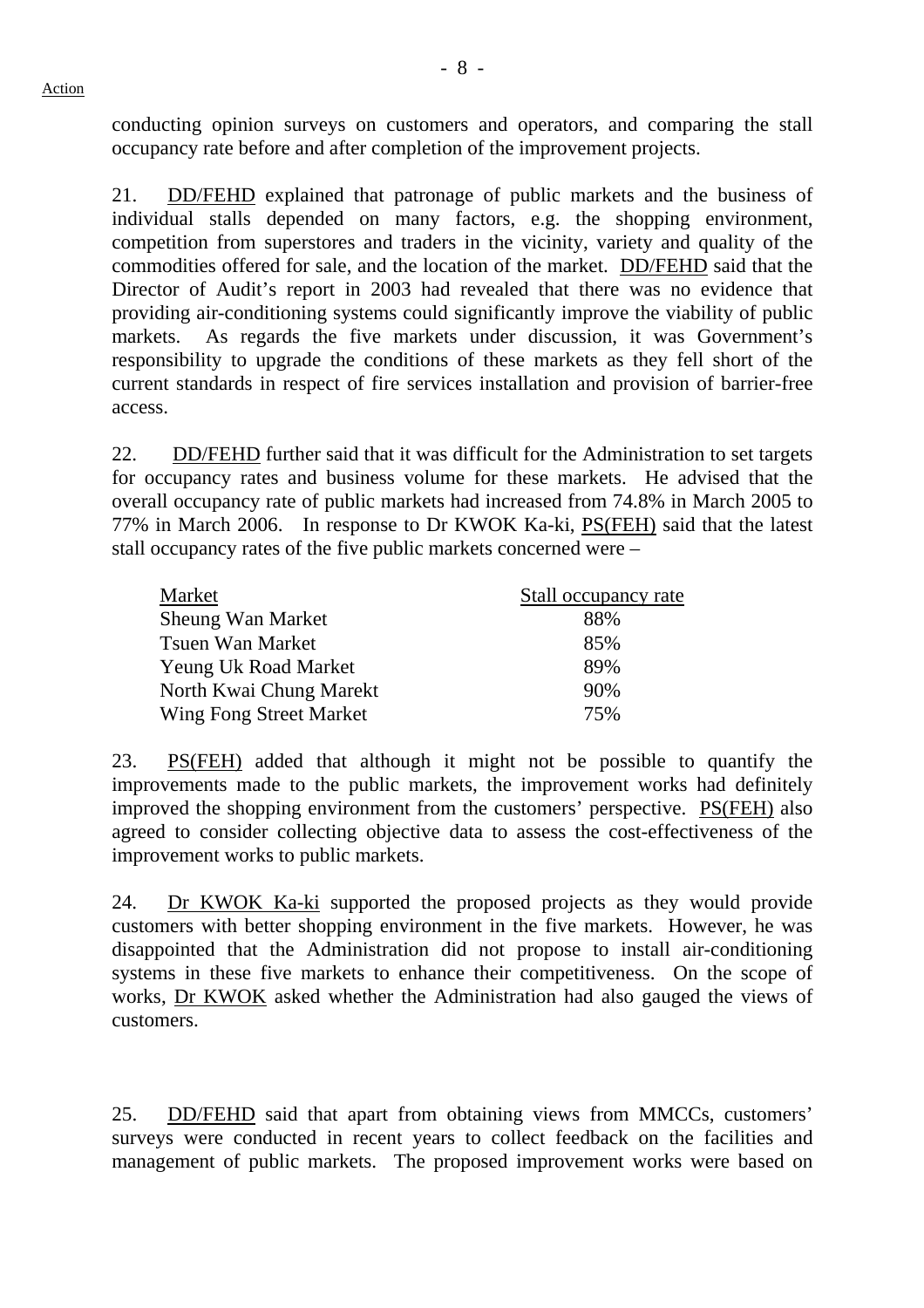feedback from stall operators and customers, e.g. improvements to the ventilation and drainage systems and the general lighting. PS(FEH) added that although airconditioning systems were not provided in existing markets, the Administration would continue to carry out other improvement measures to improve the ventilation in public markets. CPM/ArchSD supplemented that if retro-fitting of air-conditioning systems were to be included, the total capital cost of these projects would amount to more than \$300 million.

26. The Chairman concluded that the Panel supported the Administration submitting the proposals to the Public Works Subcommittee for consideration.

# **V Revision of fee for animal/bird exhibition licence**  [LC Paper No. CB(2) 1926/05-06(01)]

27. The Chairman informed members that the Administration proposed to introduce the subsidiary legislation in June 2006 to set two levels of fee for the animal/bird exhibition licence. The Chairman asked the Administration to explain the basis for setting the fee levels at \$2,720 (for keeping not more than 20 animals and birds) and at \$9,700 (for keeping more than 20 animals and birds).

28. PS(FEH) said that the proposed fee levels were calculated on a full-cost recovery basis. As no revision had been made to the fee for animal/bird exhibition licence in the past decade, the opportunity was taken to review the fee level. The proposed fee levels were calculated based on the current price level and the resource requirement for enforcing the relevant licensing conditions.

29. Dr KWOK Ka-ki noted that after the coming into force of the legislation to ban backyard poultry keeping, owners of local racing pigeons were obliged to apply for animal/bird exhibition licences if they wished to continue pigeon racing activities. He pointed out that when examining the subsidiary legislation on banning of backyard poultry keeping, the Subcommittee had raised concern about the high fee charged for the licence, and the Administration agreed to consider introducing a separate licence for racing pigeons. Against this background, Dr KWOK considered the proposed licence fee of \$9,700 for keeping more than 20 pigeons was on the high side. He said that unlike the large-scale animal/bird exhibitions held by large corporations such as the Ocean Park, local pigeon racing activities were participated by amateurs. He asked about the number of local pigeon racing groups which would be affected by the fee proposal.

30. Assistant Director of Agriculture, Fisheries and Conservation (Inspection and Quarantine) ( $AD(I&O)/AFCD$ ) said that the requirement for a licence for keeping more than 20 poultry was not new. Even before the banning of backyard poultry keeping, it was the legislative requirement that keeping more than 20 racing pigeons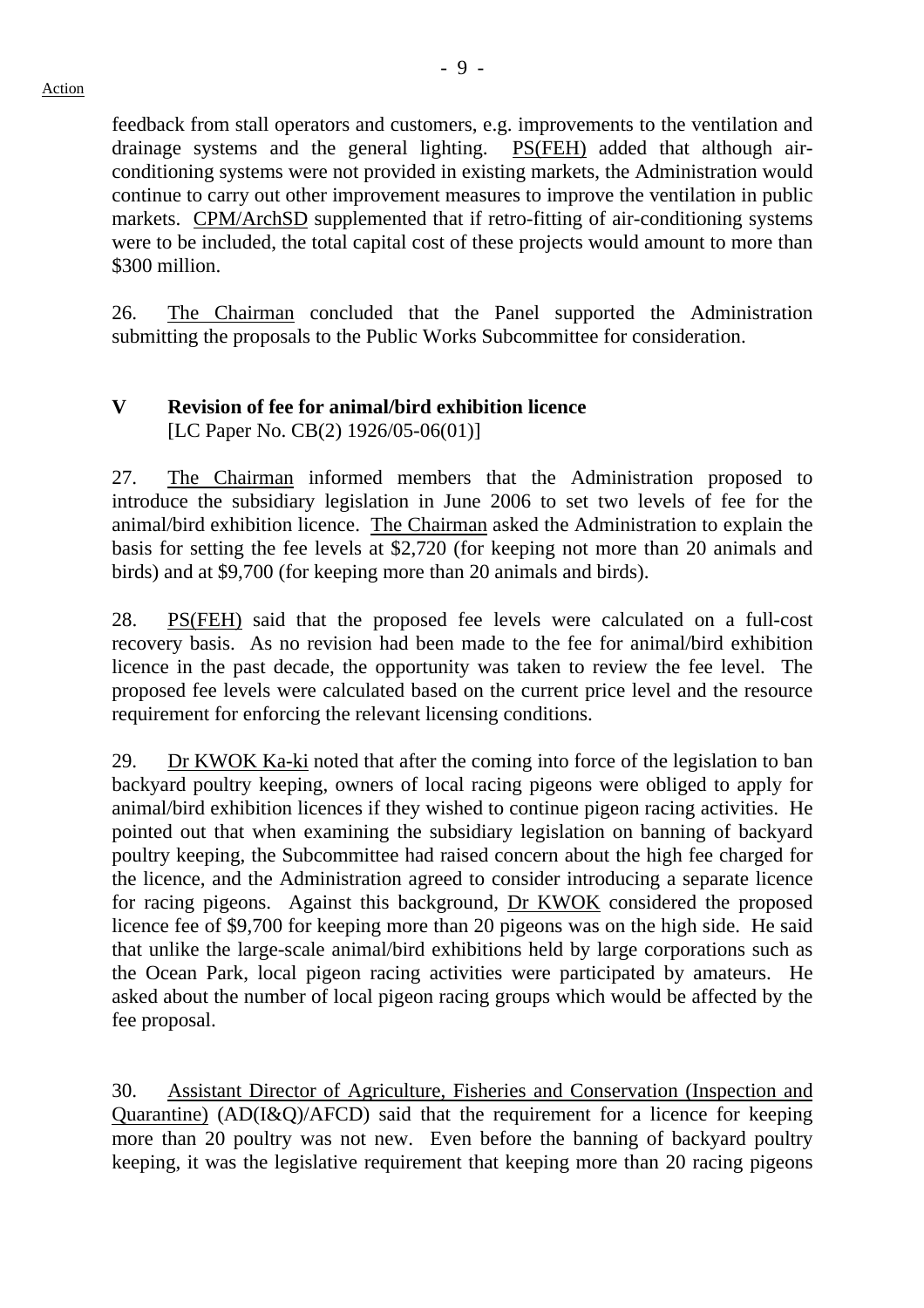would require a licence or authoristation. As regards the fee for keeping more than 20 animals and birds,  $AD(I&Q)/AFCD$  advised that the proposed fee of \$9,700 (as against the current fee of \$10,720) was reasonable, because AFCD would have to conduct inspections to the premises concerned. AD(I&Q)/AFCD advised that of the 240 applications for animal/bird exhibition licences, 80% of the applicants kept less than 20 birds.

31. Mr WONG Yung-kan expressed concern about the risk of H5N1 infection of these birds and the spreading of the virus to local chickens, and this would have impact on local chicken farms. Mr WONG asked about the monitoring mechanism to ensure that the licensees had taken actions to prevent their birds from being infected with H5N1 virus.

32. AD(I&Q)/AFCD explained that holders of animal/bird exhibition licence were subject to a set of licensing requirements, e.g. waterfowl (including swans) were prohibited from keeping together with land-based poultry; birds should be kept under solid roof and surrounded with bird proof facilities; and chickens should be vaccinated against avian influenza regularly, etc. AD(I&Q)/AFCD said that if H5N1 virus was detected in birds kept under the animal/bird exhibition licence, the birds concerned would be destroyed. Depending on the extent of infection, other preventive measures would be taken as appropriate.

33. Miss CHAN Yuen-han considered the proposed fee for keeping more than 20 birds was on the high side. She asked whether the pigeon racing groups had been consulted.

34. AD(I&Q)/AFCD said that the Administration had discussed the proposed licence fees with the pigeon racing groups, and they considered that the proposal was acceptable if it could cater for the needs of the majority of pigeon owners.

35. PS(FEH) advised that the regulation on animal/bird exhibition licence mainly applied to large-scale animal/bird exhibitions by large enterprises. The licence fees were calculated based on the full-cost recovery principle. It would not be appropriate to use public resources to subsidise commercial activities by lowering the licence fee for keeping more than 20 birds. PS(FEH) stressed that under the existing legislation, any person keeping more than 20 animals/birds was already required to obtain a licence and the licence fee was \$10,720 currently. PS(FEH) said that the proposed licence fee of \$2,720 for keeping less than 20 birds was affordable to racing pigeon owners, as raising racing pigeons was also a commercial activity.

36. Mr Vincent FANG noted that about 200 pigeon owners who kept less than 20 racing pigeons would be required to obtain a licence at an annual fee of \$2,720, while they did not need to apply for a licence previously. Mr FANG asked about the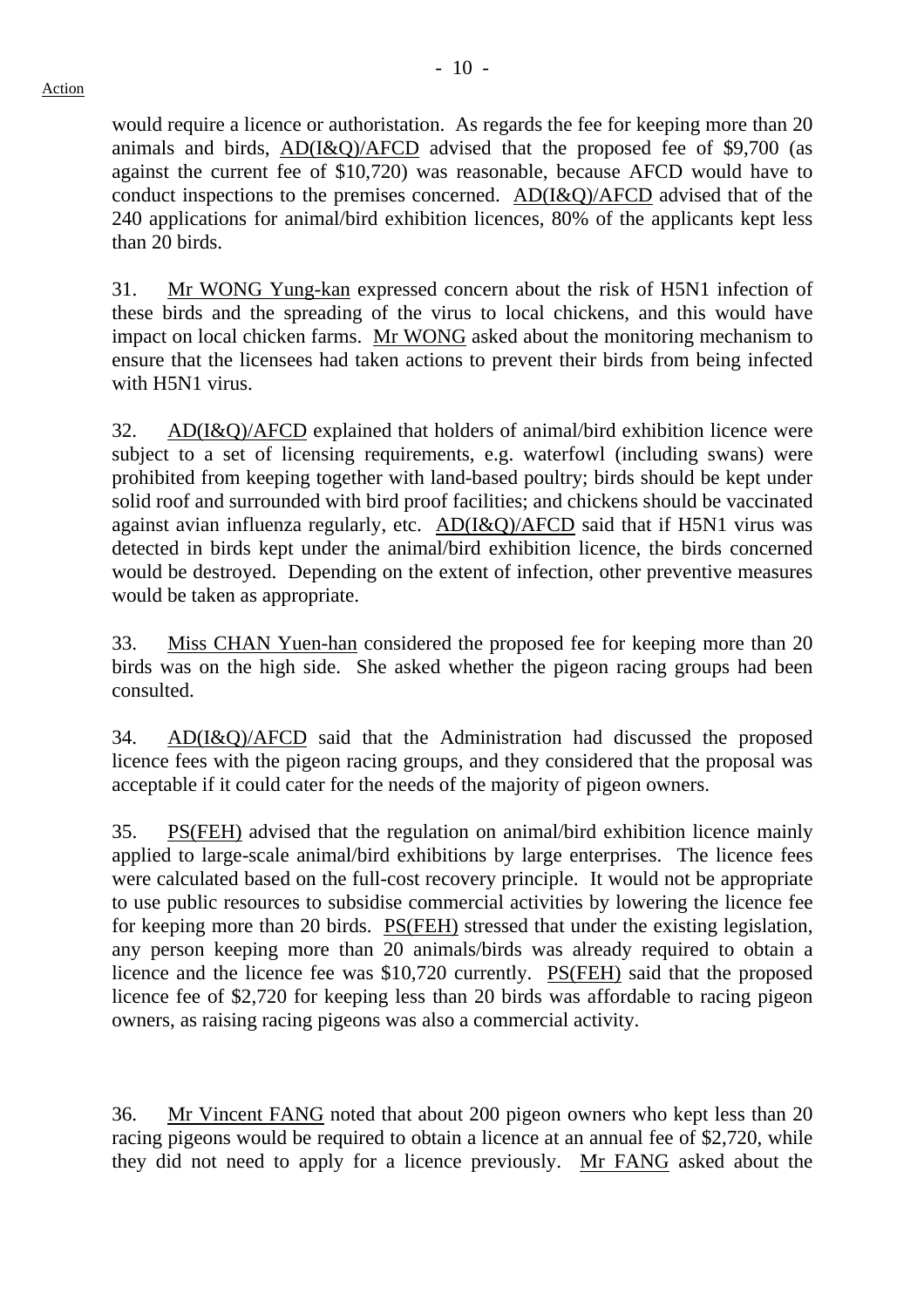reasons for charging a licence fee, and whether the revenue collected from licence fees would be used for the enforcement of licensing conditions.

37. AD(I&Q)/AFCD explained that the regulation of racing pigeons was a result of the coming into effect of the legislation to ban backyard poultry keeping. Under the proposed regulatory framework, AFCD staff would inspect the premises for keeping the racing pigeons to ensure compliance with the licensing requirements.

38. PS(FEH) added that the calculation of the proposed licence fees was based on the minimum manpower resources required for inspections and enforcement of the licensing conditions. The Administration would have to consider the impact on other licences, if a licence fee for keeping racing pigeons could be waived on the grounds that pigeons posed relatively lower risks.

Admin 39. At the request of Mr Vincent FANG, the Administration agreed to provide a breakdown of the costs relating to the regulation of animal/bird exhibition licences. The Chairman said that to facilitate members' consideration of the proposed licence fees, the Administration should provide the supplementary information before gazettal of the subsidiary legislation.

> (*Post-meeting note* : The supplementary information provided by the Administration was issued to members vide LC Paper No. CB(2)2008/05-06 on 16 May 2006.)

## **VI Ochratoxin A in food**

[LC Paper No. CB(2) 1905/05-06(04)]

40. With the aid of powerpoint, Consultant/FEHD briefed members on the scope, methodology and findings of FEHD's study which assessed the levels of ochratoxin A in food and the level of exposure in secondary school students. Consultant/FEHD explained that ochratoxin A was found mainly in cereal and cereal products, and dietary intake represented the main source of ochratoxin A in human. Consultant/FEHD said that as the study revealed a low dietary exposure to ochratoxin A, it was unlikely that food commodities available in the retail market in Hong Kong would pose adverse health risk to consumers with respect to ochratoxin A toxicity. However, consumers should take note of the conditions of the products before purchase and not to consume foods with the presence of visible moulds, or foods that were dampened with unexpected moistures.

(*Post-meeting note* : The powerpoint presentation materials tabled at the meeting were issued to members vide LC Paper No. CB(2)1982/05-06(01) on 11 May 2006.)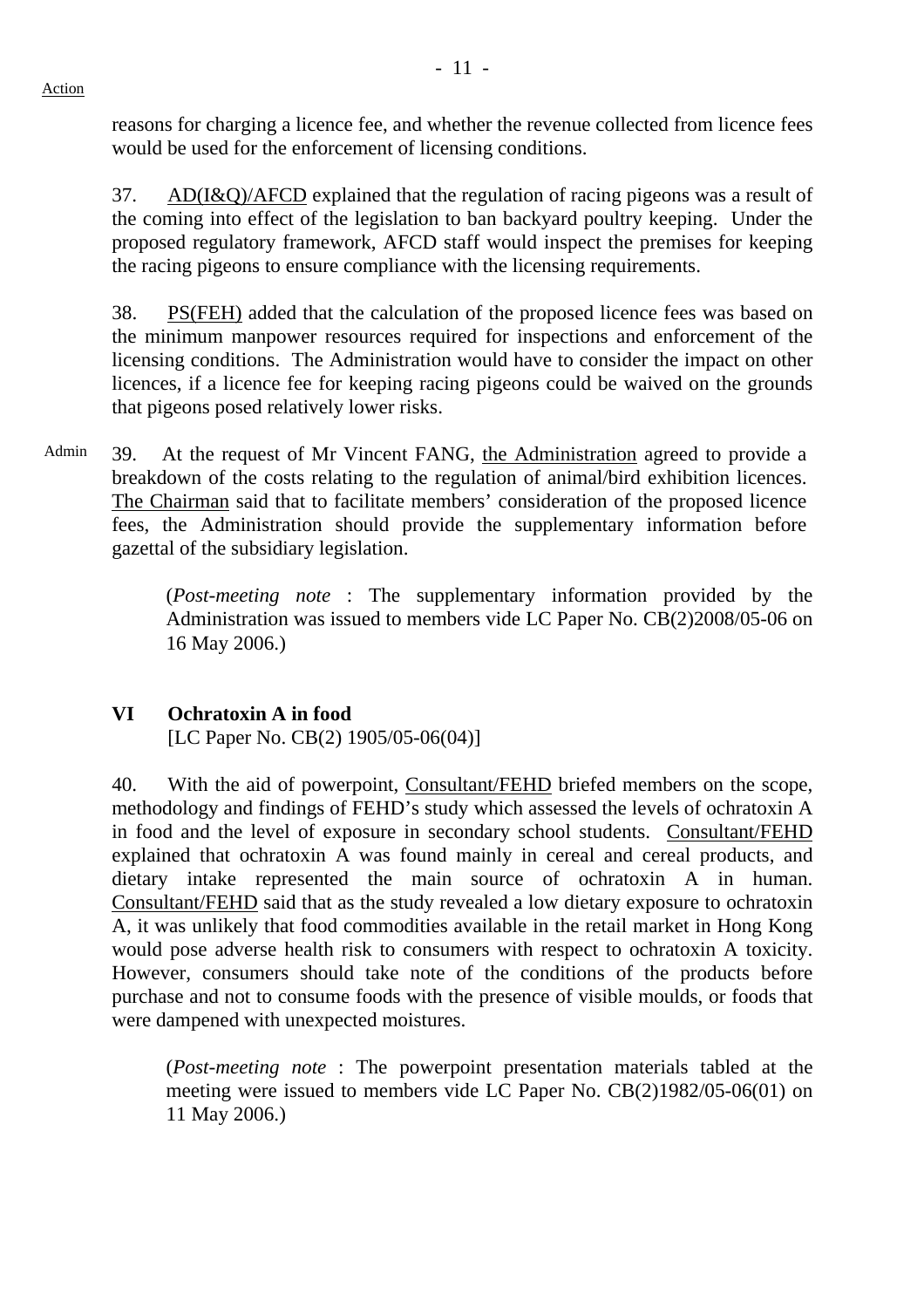- 12 -

41. Noting that the present risk of dietary exposure to ochratoxin A was low, Dr KWOK Ka-ki asked when FEHD would conduct a review on the levels of ochratoxin A in food. Dr KWOK also asked about the accessibility of food study findings to the general public, especially school students, as such information was not included in textbooks. He suggested that FEHD should enhance communication with the Education and Manpower Bureau (EMB) with a view to including food study findings in the health education for primary and secondary school students.

42. Consultant/FEHD said that FEHD conducted four to five food studies each year, and the reports were uploaded onto FEHD's website, with copies deposited in major libraries, FEHD Communication Resource Unit, and the Health Education Exhibition and Resource Centre. FEHD had discussed with EMB how to disseminate food study findings to primary and secondary school students. As the current priority was nutrition information, FEHD would further discuss with EMB to include other health topics later. Consultant/FEHD further said that FEHD had commissioned the Chinese University of Hong Kong (CUHK) to conduct a population-based food consumption survey. The data collected would be used for establishing a database on food consumption patterns of Hong Kong people. The data would also be used to update the present study on ochratoxin A in food. If there was a change in the risk level of ochratoxin A in food, FEHD would conduct another study on the levels of dietary exposure to ochratoxin A of Hong Kong people.

43. Dr Joseph LEE commented that as FEHD's study only focussed on secondary school students, the findings did not provide useful reference on levels of dietary exposure to ochratoxin A among Hong Kong people. Dr LEE said that FEHD should publicise the origin of the food samples, because crops and other food from certain places might be contaminated. Dr LEE also pointed out that secondary school students had a lower intake of beer and coffee, and the findings could not reflect the risk level for the population.

44. Consultant/FEHD responded that while a risk-based approach was adopted for the food surveillance programme, food studies were conducted with reference to the food consumption pattern. Food samples were taken from the major food commodities available in the retail market. Consultant/FEHD said that FEHD acknowledged that food studies had limitations, and would update the study findings when the CUHK's study findings were available. Consultant/FEHD pointed out that the present study on ochratoxin A could reflect the risk level in connection with food intake, as food samples were drawn from the most popular foods.

45. Dr Joseph LEE stressed that the Administration should make reference to the places of origin of food samples taken for conducting food studies in future.

46. Mr WONG Yung-kan said that the Administration should clearly inform the public of the results of food studies and the implications of findings, in order not to cause unnecessary panic. Mr WONG suggested that FEHD could cover a number of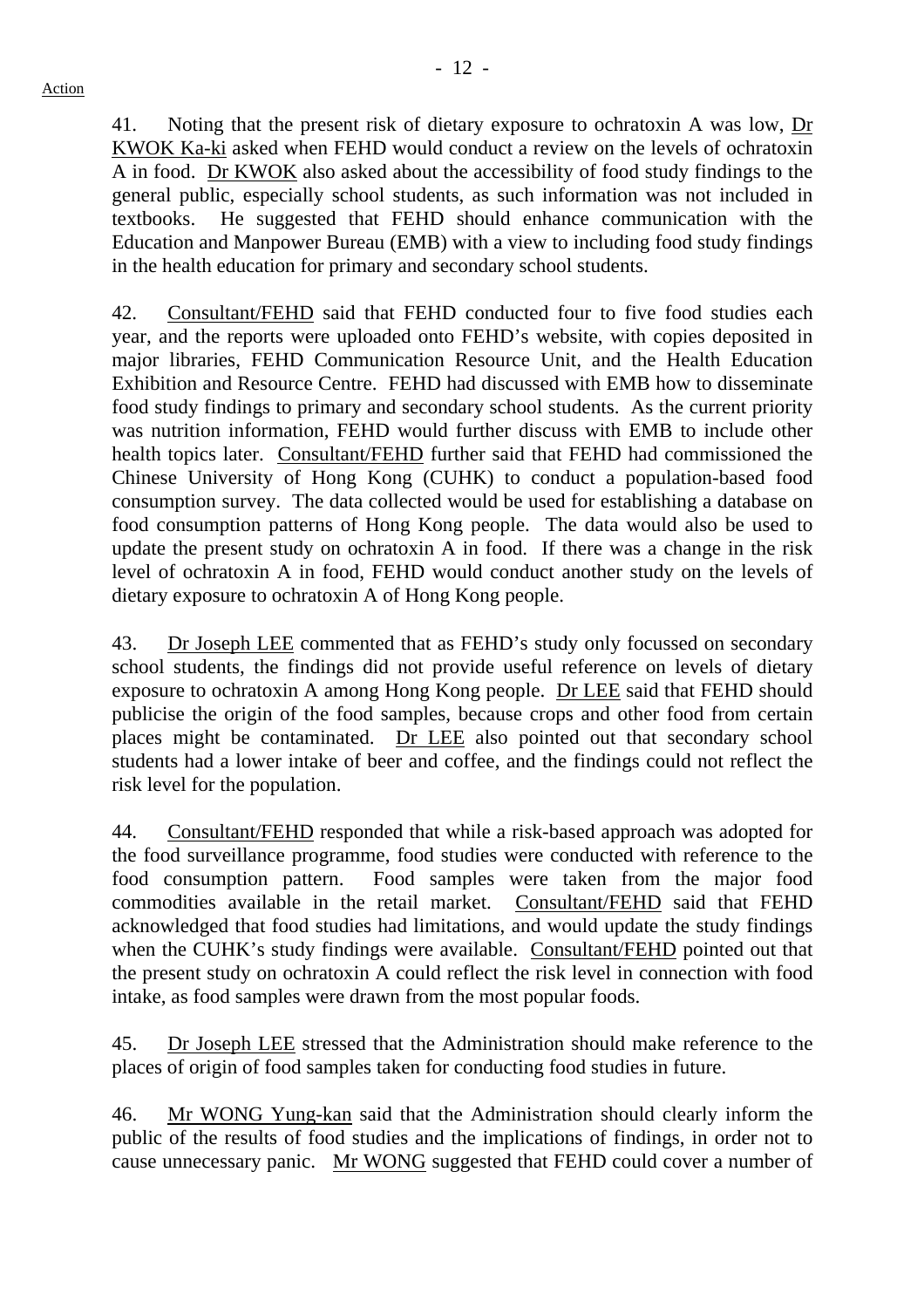harmful substances in one study, so as to provide a more comprehensive picture on the risk level of dietary exposure to different harmful substances.

47. Consultant/FEHD said that food samples could be tested for a group of harmful substances or toxin of a family or similar properties. He added that the Administration was planning to conduct total diet studies targetting at a series of chemical substances in the future when the results of the population-based food consumption survey were made available.

48. In response to Mr Vincent FANG, Consultant/FEHD said that although there were at present no documented cases of acute toxicity of ochratoxin A reported in humans, ochratoxin A had been shown to be toxic to several species of animals and carcinogenic in mice and rats causing tumours of the kidney and liver. The World Health Organisation (WHO) had called for data from member states, particularly those from developing countries including Asian countries, to facilitate comprehensive assessment of public health risk. Consultant/FEHD added that FEHD had previously conducted risk assessment studies on heavy metals (such as mercury and lead) and dioxin levels in food. FEHD would also release its findings of the level of DDT in food shortly.

49. Referring to the recent bun scrambling competition in Cheung Chau, the Chairman asked whether it was safe to eat the buns as some of them became mouldy because of the humid weather.

50. Consultant/FEHD said that any food with mould should not be consumed, as ochratoxin A could be present in food even when the visible mould was peeled off.

51. PS(FEH) appealed to the public not to consume any foodstuff with mould, as the humid weather in Hong Kong provided favourable environment for the proliferation of fungi in food.

**VII Monitoring of the sale of genetically modified food in Hong Kong**  [LC Paper Nos. CB(2) 1804/05-06(01),1905/05-06(05) to (08) and 1919/05- 06(01)]

52. The Chairman said that the Legislative Council (LegCo) Secretariat had prepared a background brief on the regulation and labelling of genetically modified (GM) food. A further submission from Greenpeace was also tabled at the meeting.

53. Referring to paragraph 2 of the Administration's paper, PS(FEH) said that according to WHO, GM food currently on sale in the international market would have passed risk assessments, and there was no evidence that GM food had adverse effects on human health.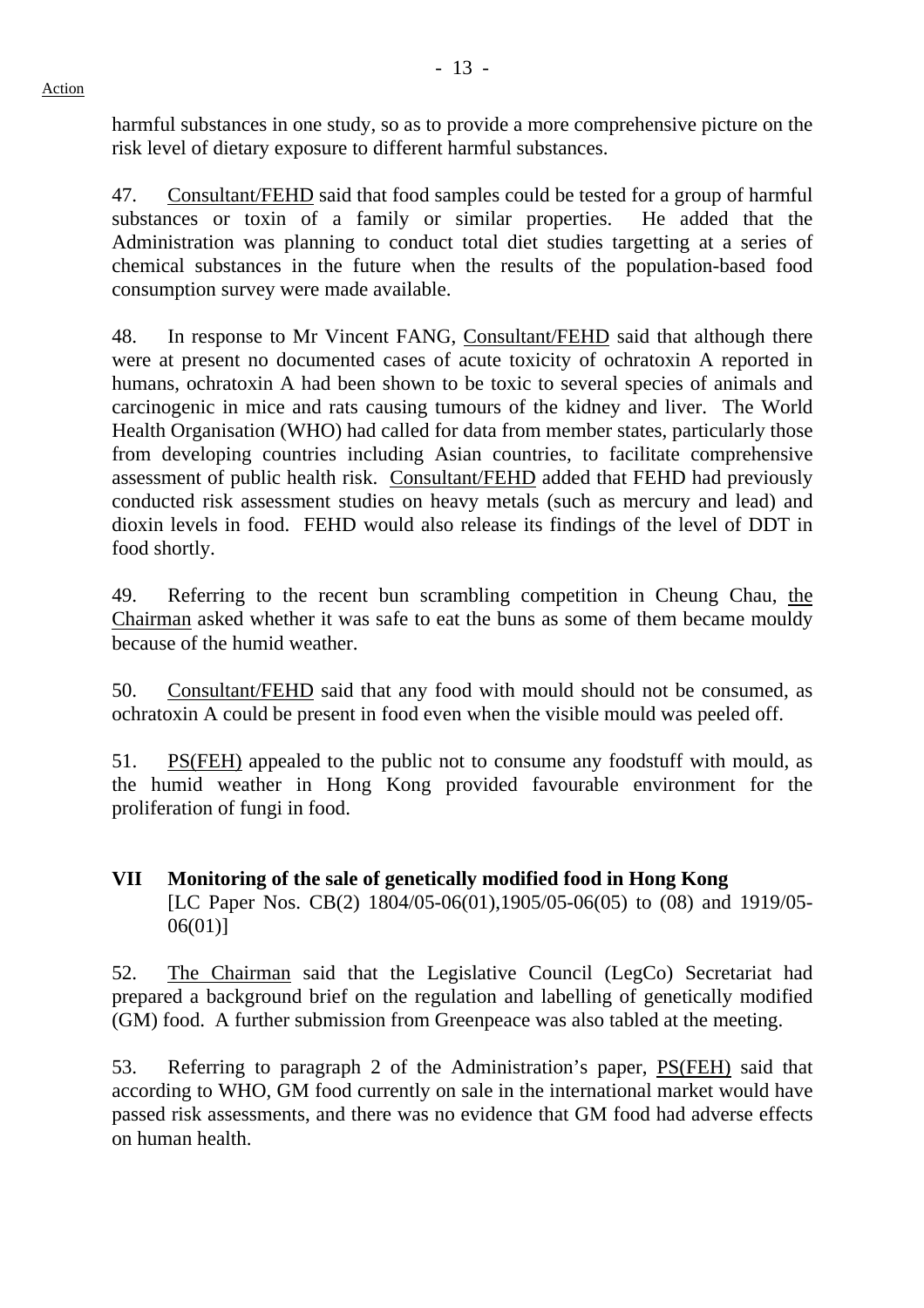## Labelling of GM food

54. The Chairman said that it was reported in newspapers that the Administration had reached agreement with major supermarket chains to implement a labelling system for GM food on a voluntary basis. He requested the Administration to brief the Panel on the progress in introducing a labelling system for GM food.

55. PS(FEH) said that her remarks on the introduction of a labelling system for GM food were made in response to media enquiries. She further said that the Administration had made reference to overseas experience and consulted the trade on the implementation of a labelling system for GM food in Hong Kong. As the first step, the Administration would introduce the labelling system on a voluntary basis. The Administration would review the effectiveness of the voluntary labelling system and the community's response before deciding whether the labelling system should be made mandatory.

56. Consultant/FEHD said that the Administration had held several discussions with the trade on drawing up a guideline for voluntary labelling. The purpose was to help the trade to ensure that the claims made for the GM elements of their products were true and accurate. According to the proposed guidelines, the trade would be required to list out the ingredients of a food product which contained GM materials on a voluntary basis. The Administration would further discuss with the trade the proposed guidelines which would be ready in the coming months.

57. The Chairman pointed out that LegCo had passed a motion urging Government to introduce a mandatory labelling system for GM food on 5 January 2000. Moreover, the majority of views collected during the Administration's public consultation exercise was in support of mandatory labelling. However, the Administration still proposed to introduce a voluntary labelling system despite the strong call from the community for a mandatory system. The Chairman expressed strong dissatisfaction about the slow progress made by the Administration in introducing a mandatory labelling system of GM food.

58. Mr WONG Kwok-hing shared the concern about the lack of progress in introducing a mandatory labelling system for GM food. He considered that the Administration did not respect LegCo by not consulting the Panel on the proposed guidelines for the voluntary labelling of GM food.

59. PS(FEH) responded that the international community had yet to reach consensus on the labelling of GM food, and the public was mainly concerned about the safety and the nutritional value of food. If a mandatory labelling system for GM food was to be introduced, the Administration would need to work out details on the labelling system based on international standards. PS(FEH) said that the proposed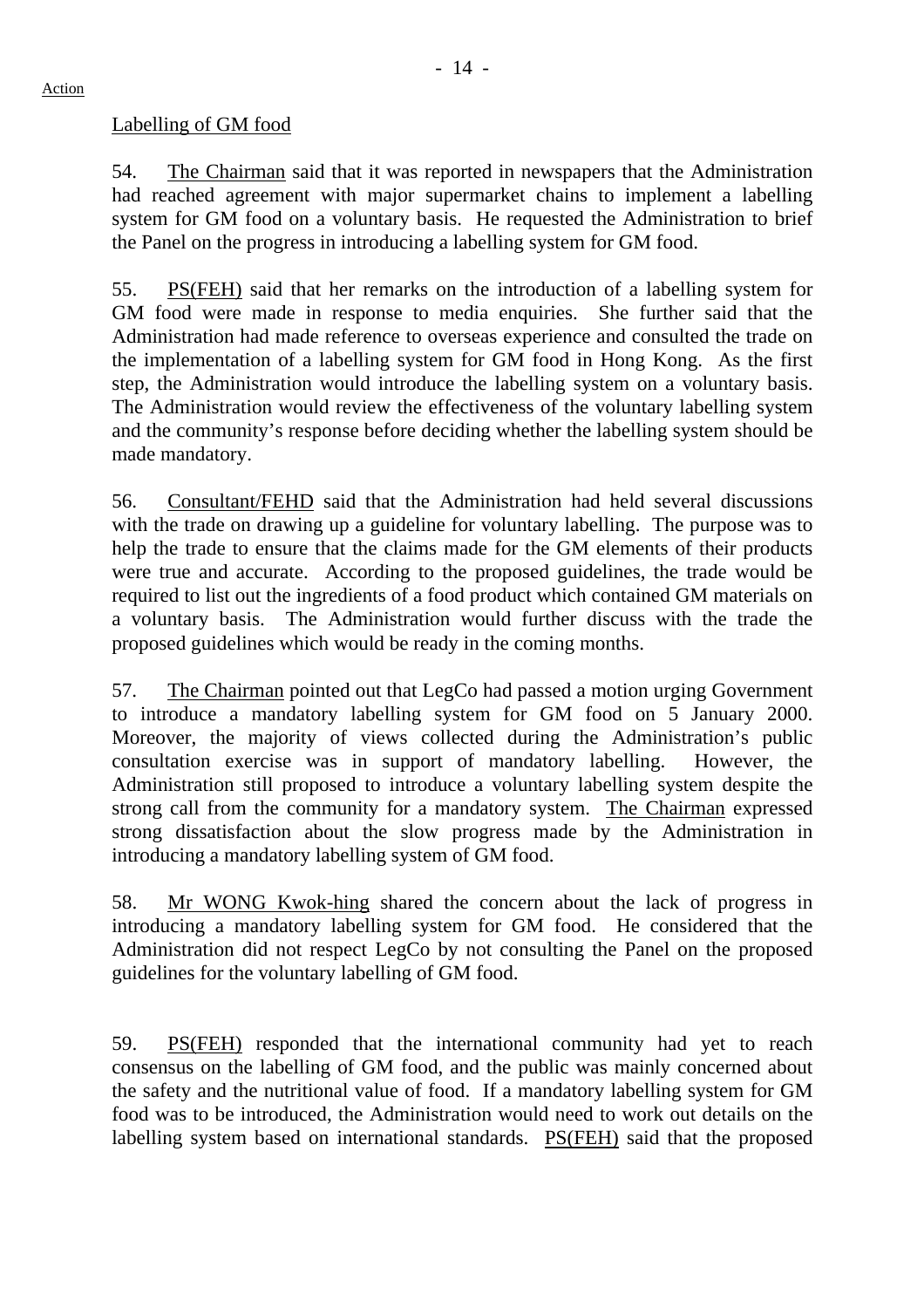guidelines for the voluntary labelling were still being drafted, and the Panel's views would be sought once the proposed guidelines were ready.

60. Mr WONG Yung-kan commented that despite discussions on the introduction of a labelling system for GM food since 2000, there was little progress in that direction. As there were public concerns that some GM food might contain allergenic substances, the Democratic Alliance for the Betterment and Progress of Hong Kong had been urging for the introduction of labelling system for GM food. Mr WONG pointed out that some food exporters, including the Mainland, had already implemented a labelling system for food products with GM contents. He urged the Administration to take a more proactive approach in implementing a labelling system for GM food in Hong Kong.

61. PS(FEH) said that the Administration's proposal to draw up guidelines for voluntary labelling of GM food was the first step towards establishing a labelling regime for GM food. If the voluntary labelling system was not effective, the Administration would not rule out the possibility of taking further steps for labelling of GM food.

62. Mr Alan LEONG said that LegCo and the community were clearly in support of introducing a mandatory labelling system for GM food as soon as possible. However, the Administration still advised that any labelling system would have implications on food supply and cost for the food trade. Mr LEONG pointed out that the European Union (EU), Australia and New Zealand required labelling of all GM food if any ingredients therein contained more than 1% GM material, while Japan and Korea required labelling of certain food products which contained the most common GM agricultural products. Mr LEONG considered that introducing a labelling system for GM food would only have minimal implications on food supply and cost for the trade, since many countries had already put in place a GM labelling system. Mr LEONG asked the Administration what were the criteria for assessing whether a mandatory labelling system for GM food should be introduced.

63. PS(FEH) said that many countries which had adopted mandatory labelling of GM food were major producers and exporters of food. However, Hong Kong did not have much food production industry, and the introduction of a mandatory labelling in Hong Kong would increase cost for the trade, especially the small and medium enterprises, which would transfer the costs to consumers. PS(FEH) further said that the public was mostly concerned about the safety and nutritional value of GM food, and a labelling system would help consumers make their food choices. The Administration considered it more appropriate to adopt a pragmatic approach by implementing a voluntary labelling system first. The Administration would review the effectiveness of the voluntary labelling system after 12 months and decide whether further steps such as mandatory labelling should be taken.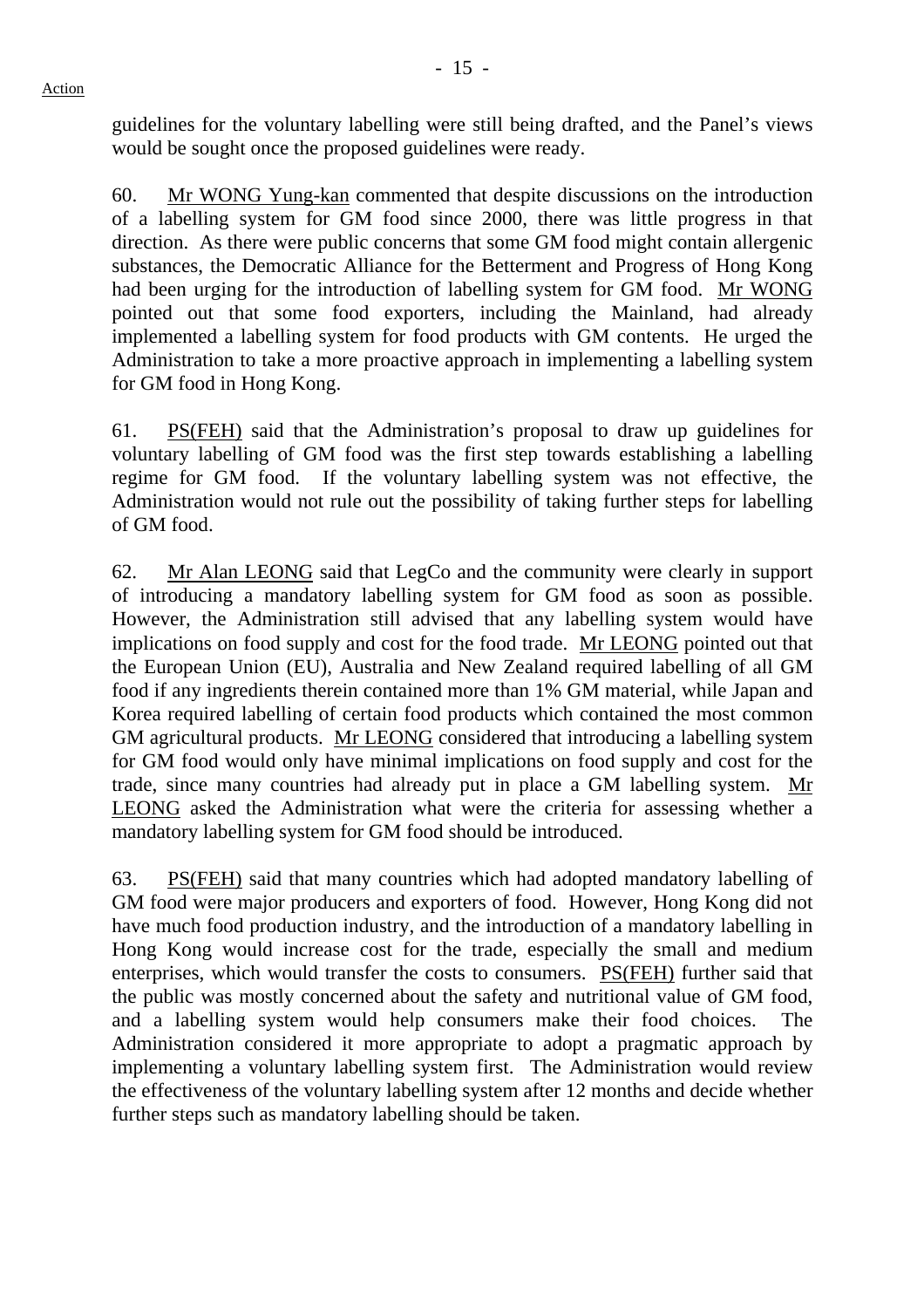64. Dr Joseph LEE noted that China had signed and ratified the Cartagena Protocol on Biosafety (the Protocol) since 2005. He considered that the Administration was too slow in taking actions to require labelling of GM food on sale in Hong Kong. Dr LEE said that the Administration should provide a timetable for introducing a labelling system for GM food, including GM plants, in Hong Kong.

65. Assistant Director (Conservation)/Environmental Protection Department (AD/EPD) explained that the primary objective of the Protocol was to protect individual signatories to the Protocol from potentially adverse impacts arising from the trans-border movement of imported living modified organisms (LMOs) on their biological diversity, through the regulation of import and export of LMOs. The Protocol did not specifically regulate GM food safety issues. In response to the Chairman, AD/EPD said that EPD was responsible for the implementation of the Protocol in Hong Kong, to regulate LMOs from being released into the environment to protect our biological diversity. The provisions of the Protocol were not directly related to food safety.

66. PS(FEH) said that the Administration had to strike the balance between safeguarding consumers' right to know and the cost-benefits of introducing a mandatory labelling system for GM food. She stressed that the Administration would keep a close watch on the guidelines issued by WHO in this respect.

67. Mr Vincent FANG said that the food trade did not object to the introduction of a labelling system for GM food, but was concerned about the additional costs involved. Given that over 90% of food on sale in Hong Kong was imported food and the international community had not reached consensus on a uniform standard for the labelling of GM food, new labels might have to be affixed onto the products to comply with Hong Kong's requirements. Mr FANG further said that the trade would have difficulties in complying with a different set of labelling system each year, as the labelling requirements for allergic substances would soon be implemented, while those on nutrition information and the GM elements were being contemplated. The trade would prefer the Administration to introduce all such labelling requirements in one-go in order to save re-labelling costs. Mr FANG urged the Administration to explain its plan on the food labelling requirements to the trade.

68. PS(FEH) said that labelling of allergenic substance and nutrition information would be given higher priority than that of GM content. The Administration would review the voluntary system of GM food labelling after 12 months.

69. Miss CHAN Yuen-han said that she could not understand why the Administration still refused to implement a mandatory labelling of GM food despite the strong call from the community. She commented that the Administration had lagged much behind other countries in this respect. She said that it should be for consumers to make their own food choices and they had the right to know whether the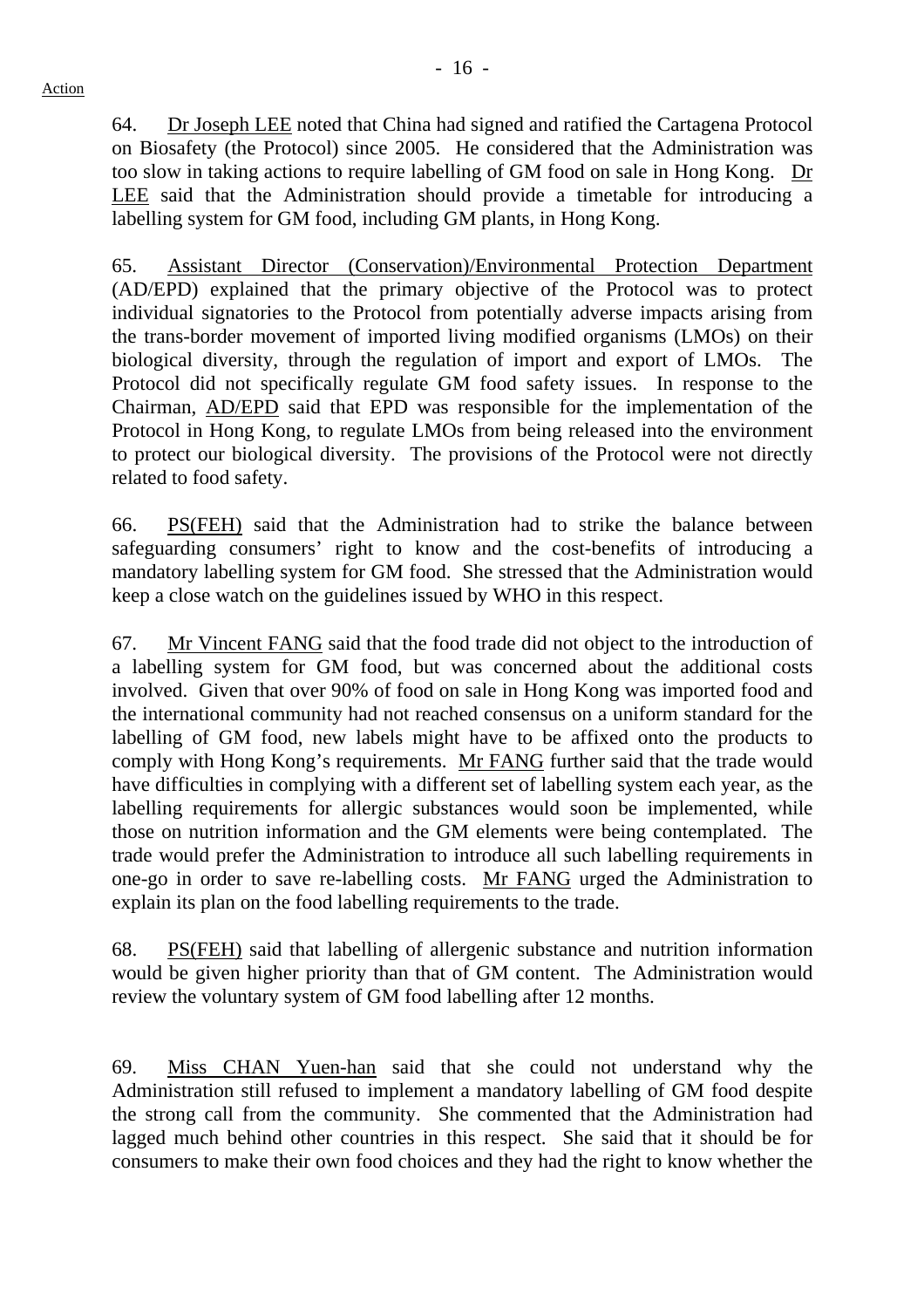food they bought had any GM ingredients. She urged the Administration to introduce the mandatory labelling of GM food as early as possible.

70. PS(FEH) explained that GM food did not necessarily mean that the food was unsafe or toxic. The introduction of GM food was to solve the problem of food shortage in some countries. Certain GM ingredients were added to increase the nutritional value of food or its resistance to pest. PS(FEH) further said that it was more important for consumers to be provided with balanced and comprehensive information on GM food. As the international community had not agreed on a uniform standard for GM food labelling, the Administration would first introduce a voluntary labelling system for GM food, to enable consumers to make informed food choices. She stressed that the Administration had not ruled out the possibility of making the labelling requirement mandatory after reviewing the effectiveness of the voluntary labelling system.

71. Mr Tommy CHEUNG said that he did not insist on a mandatory labelling system for GM food as it might lead to a reduction of food choices for consumers. Mr CHEUNG further said that while the re-labelling cost might not be very significant, it would be more convenient for Hong Kong to follow the practice of the Mainland. Mr CHEUNG added that the trade had expressed concern that it was difficult for them to know whether the food contained any GM ingredients. He asked whether local private laboratories were capable of conducting tests on presence of GM contents in food.

72. Consultant/FEHD said that the Mainland required labelling of certain food products and crops. Consultant/FEHD further said that some private laboratories in Hong Kong were capable of conducting tests on the presence of GM contents in food. He acknowledged that it would be difficult to detect traces of GM materials in processed food. He advised that under the proposed voluntary labelling of GM food, labelling of certain GM ingredients above a certain threshold would be required. However, it would not be necessary to indicate the percentage of the GM on the food label.

73. Dr KWOK Ka-ki expressed disappointment that the Administration had not responded to the strong call from the community for a mandatory labelling of GM food. He urged the Administration to expedite the introduction of a mandatory labelling system for food, as Hong Kong had lagged much behind other countries in ensuring food safety.

74. Dr KWOK noted that according to the regulatory impact assessment (RIA) conducted in 2002, there would be some increase in cost ranging from \$16 million to \$ 91 million to the food trade if a mandatory labelling system was implemented, and there would be no increase in cost to the food trade if a voluntary labelling system was adopted. He asked how such costs were calculated, and what was the consideration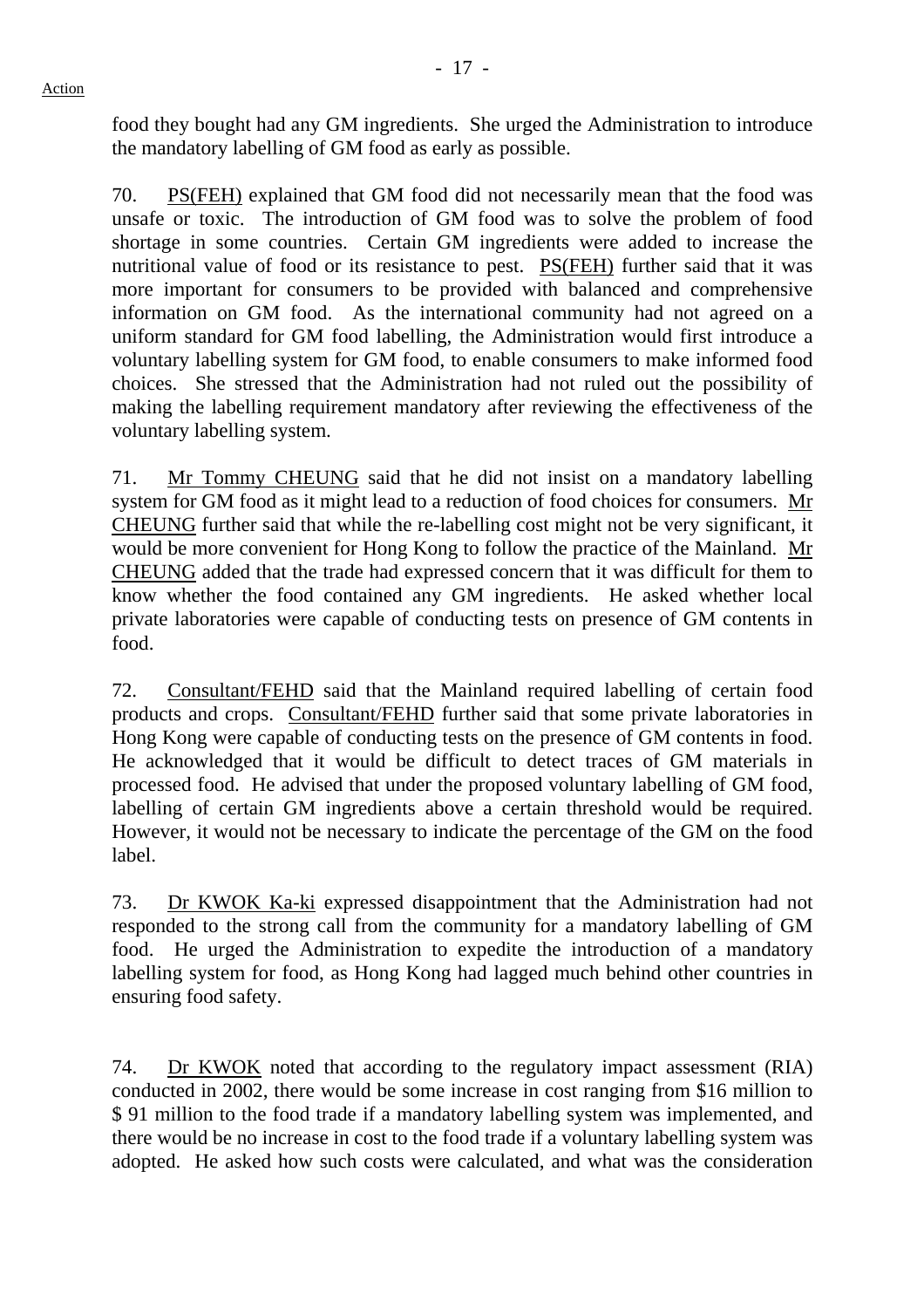Action

for not implementing a mandatory labelling system for GM food in Hong Kong. Dr KWOK pointed out that a labelling system would also help promote the food products in Hong Kong.

75. PS(FEH) stressed that it was Government's policy to provide more information for consumers to make informed food choices. However, the Administration had to be very careful in putting forward several labelling systems for food at the same time to avoid giving too much information which the consumers might not find useful.

76. Consultant/FEHD said that in the RIA conducted in 2002, the range of estimated increase in cost to the food trade was based on a higher or lower threshold for a mandatory labelling system for GM food. Consultant/FEHD further said that member states of the Codex Alimentarius Commission (Codex) had not reached consensus on the standard and content for the labelling requirements for GM food.

77. Citing the smoking ban policy as an example, Dr KWOK Ka-ki said that lack of international consensus was not a reason for not implementing a mandatory labelling of GM food. He pointed out that it depended more on the determination of the Government.

78. The Chairman said that it would be irresponsible for the Government not to implement a mandatory labelling system for GM food despite the strong call from the community. He pointed out that it was not possible for all member states of Codex to agree on a uniform standard for labelling of GM food, because some major food producers (such as the United States and Canada) would be reluctant to adopt a mandatory labelling system in order to safeguard their own interests. He said that EU, Japan and Korea had already adopted a mandatory labelling system for food products which contained GM elements. The Chairman further said that given the unsuccessful experience of implementing the code of practice requiring fish traders to keep sales records on a voluntary basis, he envisaged that a voluntary labelling for GM food would also be ineffective. He urged that a mandatory system for GM food be implemented instead.

Admin 79. At the request of Mr Tommy CHEUNG, PS(FEH) agreed to provide supplementary information on the labelling systems of GM food in other countries.

> (*Post-meeting note* : The supplementary information provided by the Administration was issued to members vide LC Paper No. CB(2)2008/05-06 on16 May 2006.)

# Monitoring of GM food on sale in Hong Kong

80. Referring to the recent reports of AFCD distributing GM papaya seedlings to local organic farms and the discovery of GM ingredients in some baby cereal products, Mr WONG Yung-kan said that it seemed that the Administration had relied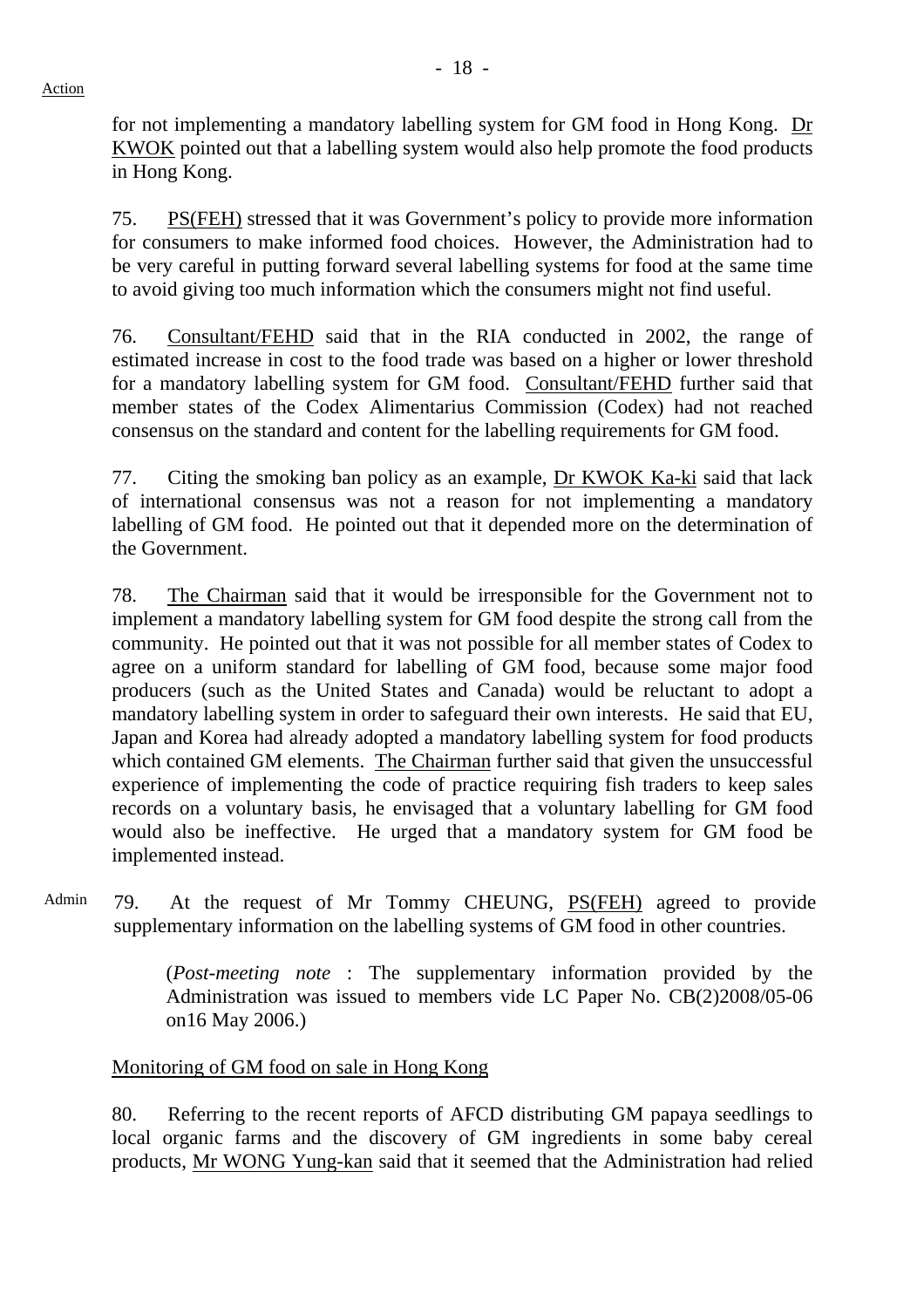on green groups to monitor the sale of GM food in Hong Kong. Mr WONG asked whether there was any monitoring mechanism on GM food in Hong Kong.

81. PS(FEH) said that the Administration adopted a risk-based approach in its food surveillance programme, and made reference to international practices in taking food samples for testing. Regarding the GM papaya incident, PS(FEH) explained that according to AFCD's investigation, the papaya seedlings supplied by the research institute could be contaminated by the pollen of other papayas when breeding in the Mainland, including GM papayas.

82. Assistant Director (Agriculture and Administration)/AFCD (AD(A&A)/AFCD) supplemented that AFCD officers had visited the research institute supplying the GM papaya seedlings in question and its papaya production site. The institute reaffirmed that it had not conducted any GM engineering work on papaya. However, AFCD officers discovered the presence of papaya seedlings of unknown sources near the institute's papaya production site, indicating that the seed saving process could be contaminated by the pollen of other papayas, including GM papayas. AD(A&A)/AFCD added that AFCD had stopped importing seeds from the institute immediately.

83. The Chairman asked whether the papaya seedlings were attached with certificates claiming that they were GM free. He also asked whether GM food was included in the regular food surveillance programme.

84. AD(A&A)/AFCD said that while the research institute had not conducted any GM engineering work on papaya, its environmental control and tests on GM elements were not stringent enough. Consultant/FEHD said that according to WHO, GM food posed no risk on human health, therefore a food product would not be tested for presence of GM content under the regular surveillance programme. Nevertheless, FEHD would take samples from GM food under complaint for testing, and such tests were conducted by the Government Laboratory.

85. Mr Alan LEONG expressed concern that the GM papaya trees and seedlings could not be eradicated and some GM papayas still grew in local farms. He asked about the actions taken by AFCD in this respect.

86. AD(A&A)/AFCD explained that AFCD had distributed the papaya seedlings concerned to 18 organic farmers for field trial, and eight organic farmers had made bulk purchase of the papaya seeds from the agricultural research institute with the assistance of a local crop farming organisation. AFCD had notified all the 26 farmers concerned and required them to destroy all such papaya trees. As the papaya fruits were not yet ripe, no seed saving process could have started. AFCD had inspected the farms concerned and satisfied that all the papaya trees concerned were totally eradicated.